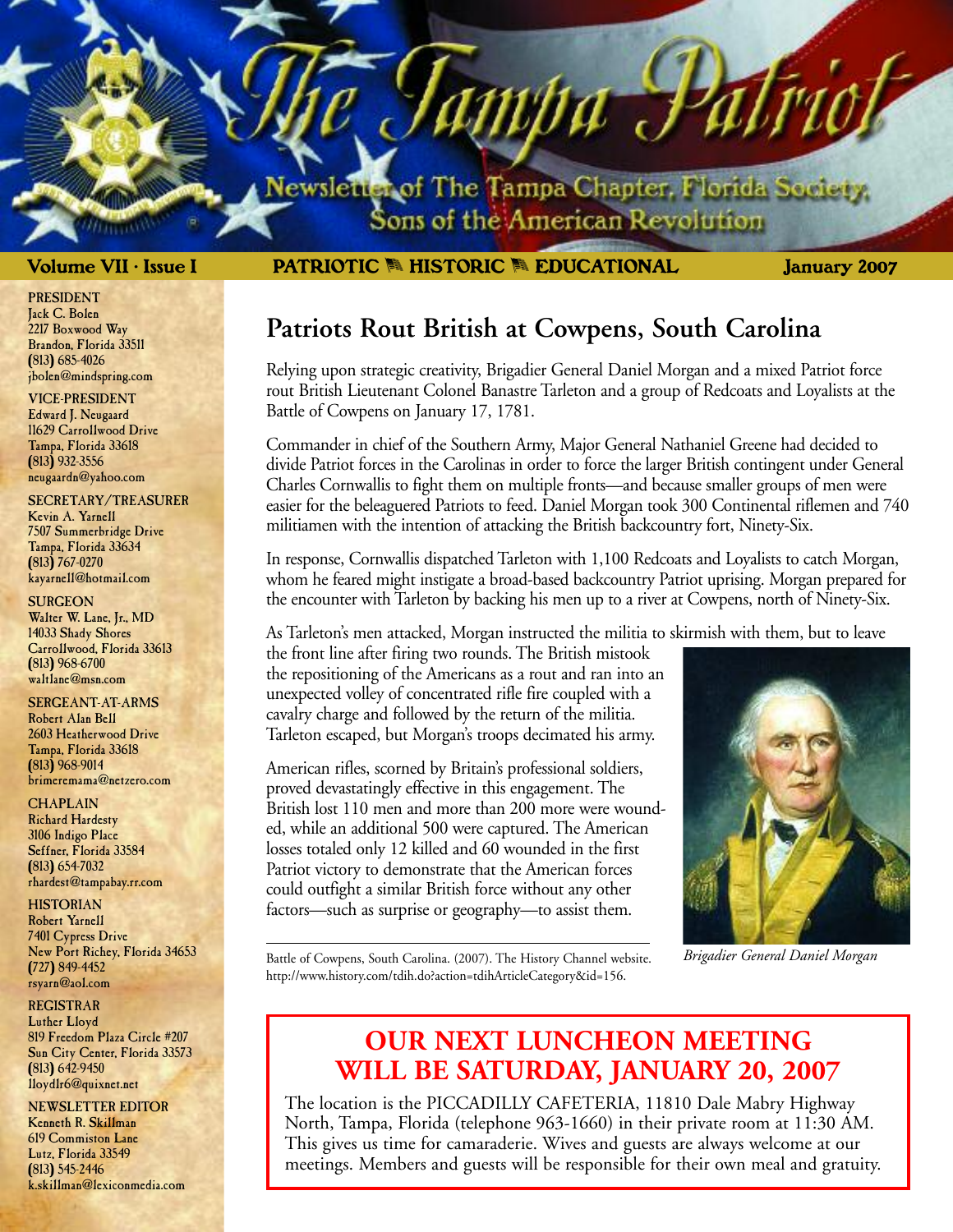## **Minutes of the December 16, 2006 Meeting of the Tampa Chapter SAR**

President Bolen called the meeting to order at 12:00. Luke Lloyd offered the invocation. Roger Quackenbush led the pledge to the flag and the president led the pledge to the SAR.

Members present: Jack Bolen, John Skillman, Ken Skillman, Ed Neugaard, Alan Bell, Marty Miller, Don Weir, Cy Gamber, Barry Marler, Roger Quackenbush, Robert Yarnell, and Kevin Yarnell.

Welcome guests: John Sessums a prospective member, Kathy Quackenbush, June Bolen, Kumi Skillman, Charlene Herreid, Kelly Herreid, Chrissy Herreid, Elizabeth Walker, Pamela Bagenski, Jen Bagenski, Valerie Bagenski, and Mimi Leroy-Marler.

The president introduced the guests.

The minutes of the November meeting were approved.

The secretary reminded the membership that dues are now payable for 2007. Twenty-three members have renewed thus far. Two notes that members had included with their dues were read. One requested that the chapter consider a non-Saturday meeting at some point during the year.

The Treasurer reported a balance of \$2,633.68. He noted that \$810 is dues that will be sent to the state and National.

The registrar, Luke Lloyd, gave an update on the status of those applying for membership. He recapped the year which included 6 new members, 1 supplemental, 1 transfer from Alabama. There are 18 gentlemen currently at some point in the application process.

Allen Bell gave a brief update on the color guard. He and president Bolen attended the meeting in their new colonial uniforms. Other members are working on acquiring their uniforms as well. The President showed the color

guard's new "Betsy Ross" flag. Our old SAR flag was able to be used and mounted on a new pole. Both poles are telescoping. Harnesses were also purchased so that the flags may be used in parades and similar activities.

The meeting recessed for lunch.

President Bolen reconvened the meeting and introduced Bob Yarnell who presented the Fort Brooks CAR chapter. Kelly Herreid current Florida CAR President presented the program on the "Wild, Wild East: Florida's Frontier Heritage." The CAR chooses a state program each year. This year's program is to study Florida's frontier heritage. In particular they hope to raise funds for a new brochure for the Florida Cracker Cattle Association. The brochure will inform the public about the Cracker Cattle breeding program and to encourage cattle-raising families to continue to expand their involvement in the breeding program.

Kelly presented a project pin to President Bolen and then introduced Charlene Herreid who spoke on the Fort Brooks chapter efforts to put together a book giving stories of frontier ancestors. She invited the members to contribute a story should they have an ancestor that lived in Florida in the nineteenth century.

Robert Yarnell concluded the program with a reminder of why the study of history is important and thanked the CAR for their program and work.

President Bolen presented a certificate of appreciation to Debbie Hladych our server of many years at the Piccadilly Restaurant.

Ed won the 50/50 drawing. The treasury was thus enriched by \$11.00.

President Bolen led the recessional. The meeting adjourned at 1:42 p.m.

Respectfully submitted,

Kevin Yarnell *Chapter Secretary*

✯✯✯✯✯✯✯✯✯✯✯✯✯✯✯

"Each man must for himself alone decide what is right and what is wrong, which course is patriotic and which isn't. You cannot shirk this and be a man. To decide against your conviction is to be an unqualified and inexcusable traitor, both to yourself and to your country, let men label you as they may." — Mark Twain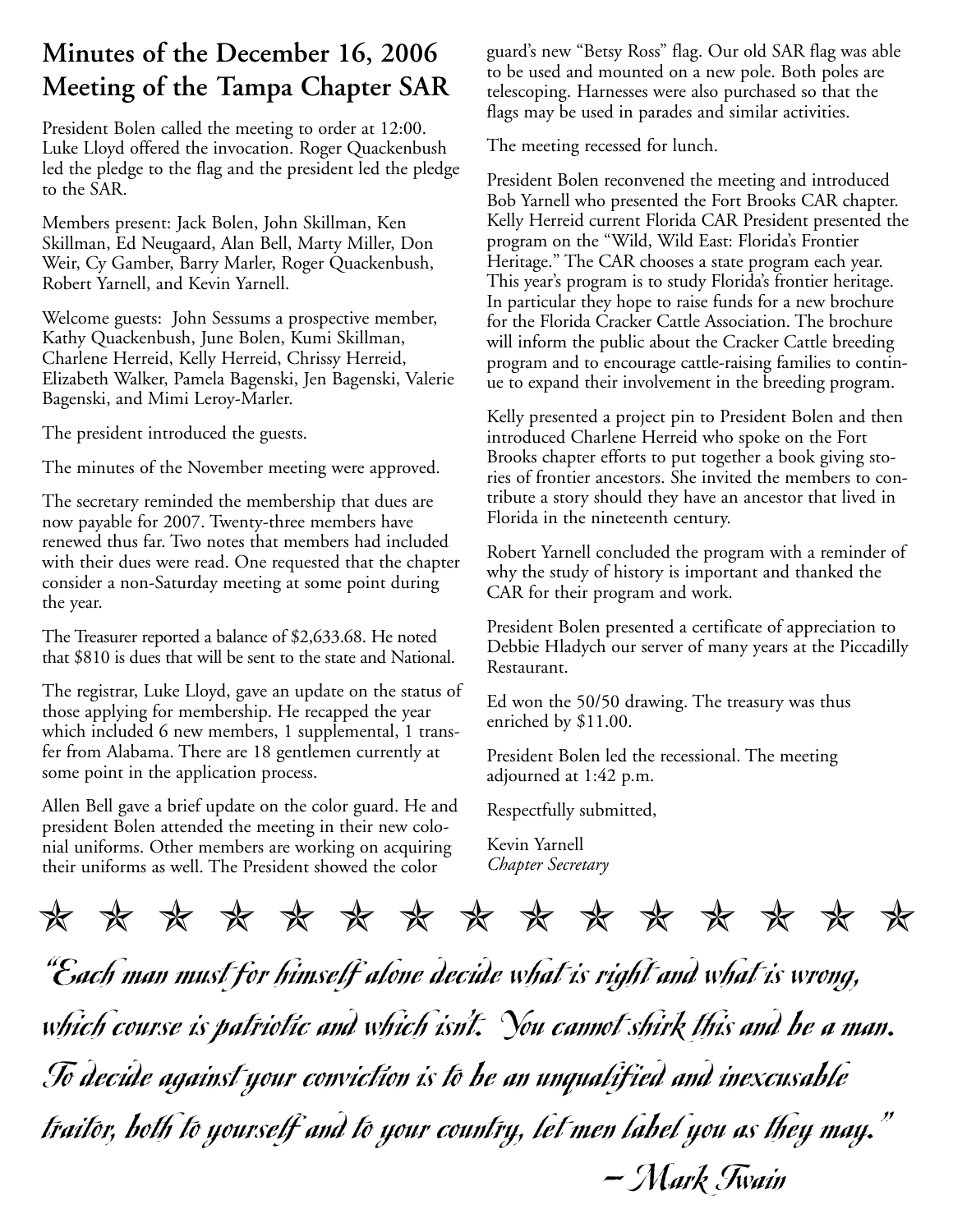

#### ing me to serve as your Chapter President for the past two years. It truly was an honor. There are many members who helped me and I would like to recognize some of them.

Thanks to Luke Lloyd for doing an outstanding job as Registrar. I am especially pleased with our growth in membership. We are currently processing a number of applications, which indicates that our growth will continue. Growth is the lifeblood of all organizations.

I want to take this opportunity to thank all of you for allow-

**A Message from Our President**

Thanks to **Alan Bell** for assuming the leadership role as Colonel of the Hillsborough River Camp of the Sons of Liberty, our Color Guard. The Color Guard will aid in growth.

Thanks to **Ken Skillman** for not only putting out the best Newsletter in Florida but for paying for much of the cost himself.

Thanks to **Kevin Yarnell** for continuing to do an outstanding dual job as Secretary and Treasurer. Kevin has also been a great source of advise for me advising me as to rules, regulations, etc.

Thanks to **Bob Yarnell** for arranging the CAR December meetings and always being ready to fill in with a program if needed at a moments notice.

Thanks to our Vice President, **Ed Neugaard**, for arranging many of the programs we have enjoyed during the past two years.

Finally, thanks to the **"Old Guard."** Those are our past Presidents that continue to show up faithfully for our meetings.

I pledge to Ed that I will make a strong effort to attend all our meetings. I hope all of you will make that same pledge. Let's give Ed and Alan our full support in 2007!

Jack C. Bolen *President*



*Top: On January 12, 2007, Jack Bolen, Ed Neugaard and Luke Lloyd traveled to the Port Richey VFW in order to present Mr. Willard W. Hawn's SAR Certificate and Badge to him. Mr. Hawn is 88 years old, and his daughter, Darlene Schoepski, asked us to undertake this adventure. Jack Bolen administered the SAR Oath and informed the audience of the symbolism connected with the SAR Badge.*

*Center: Jack Bolen and Ed Neugaard present a Certificate of Appreciation to Debbie Hladych, our server of many years at the Piccadilly Restaurant.*

*Bottom: CAR members pose in front of the "Wild, Wild East: Florida's Frontier Heritage" display. Pictured from left to right: Barry Marler - Tampa SAR member and NSCAR 2nd Vice President, Elizabeth Walker - guest, Kelly Herreid - FSCAR President, Valerie Bagenski - FSCAR 2nd Vice President, Chrissy Herreid - State Registrar, Jen Bagenski - Fort Brooke Vice President.*